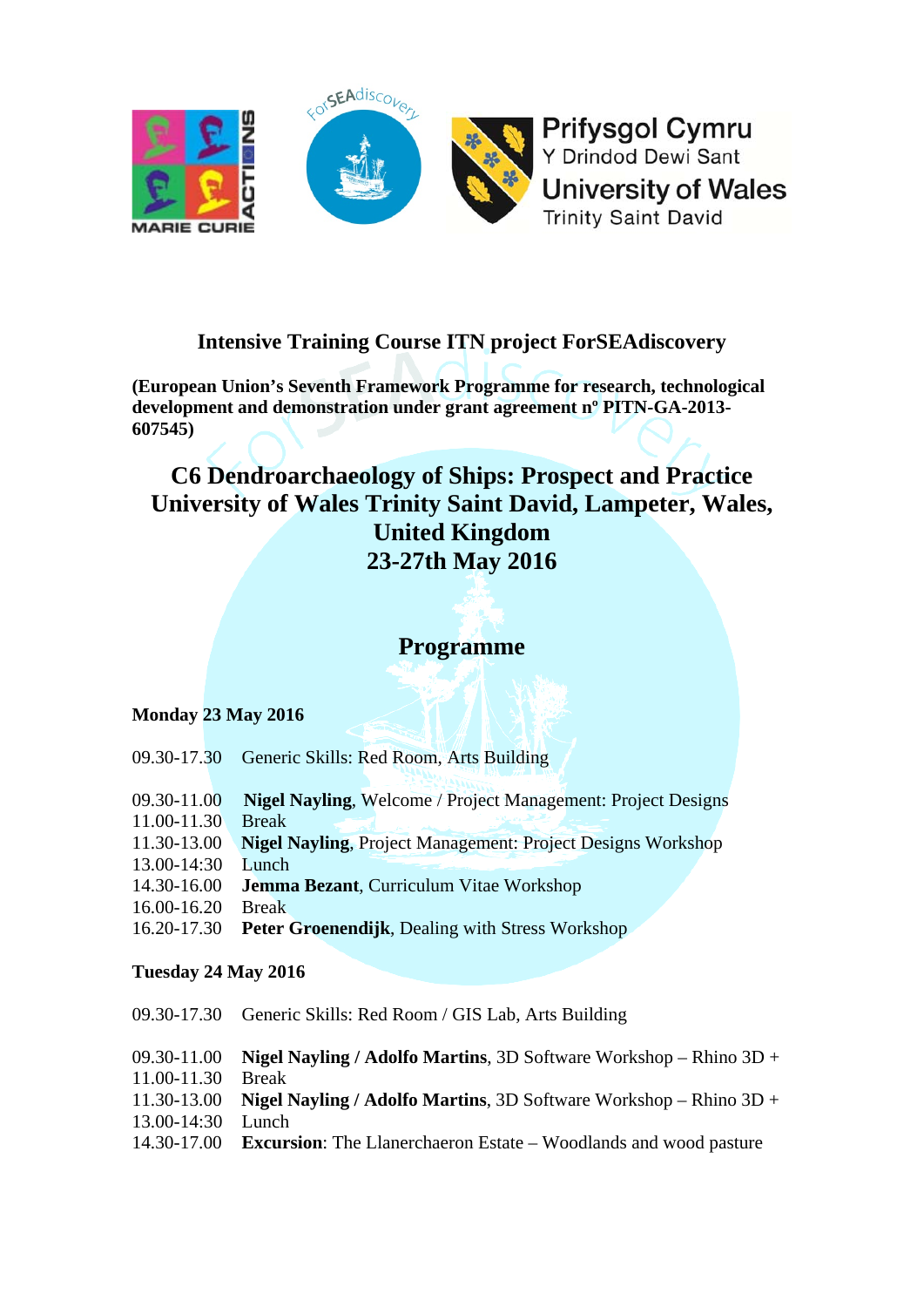### **Wednesday 6 May 2015**

| 09.30-11.00       | <b>Nigel Nayling, Introduction to Shipwrecks and Dendrochronology</b>  |
|-------------------|------------------------------------------------------------------------|
| 11.00-11.30       | <b>Break</b>                                                           |
|                   | 11.30-13.00 Nigel Nayling / Rod Bale, Ring-width Measurement Practical |
| 13.00-14:30 Lunch |                                                                        |
|                   | 14.30-16.00 Aoife Daly, Shipwrecks and Dendroprovencing in the North   |
| 16.00-16.20 Break |                                                                        |

09.30-17.30 Red Room, Arts Building / Environmental Laboratories

16.20-17.30 **Nigel Nayling, Aoife Daly, Tomasz Wazny**, Sample assessment and preparation. Handling exercise.

# **Thursday 26 May 2016**

| Red Room, Arts Building / Environmental Laboratories              |
|-------------------------------------------------------------------|
|                                                                   |
| <b>Tomasz Wazny, Dendroprovenancing in the Mediterranean</b>      |
| <b>Break</b>                                                      |
| Nigel Nayling / Rod Bale, Ring-width Measurement Practical II     |
| Lunch                                                             |
| Nigel Nayling / Rod Bale, Ring-width Measurement Practical II     |
| <b>Break</b>                                                      |
| Marta Domínguez Delmás, Dendrochronology and Shipwrecks in Iberia |
|                                                                   |

# **Friday 27 May 2016**

# **ForSEAdiscovery Network Meeting**

09.00-11.00 Fellows meeting chaired by **Peter Groenendijk**, **José Luis Gasch-Tomás** and **Sara Rich**, Old Board Room, Old Building 09.00-11.00 Supervisory Board Meeting, Founders' Library, Old Building

| Fellows Presentations, Founders' Library, Old Building |
|--------------------------------------------------------|
|                                                        |

18.00 Network Dinner: Bus to Aberaeron. Dinner at The Hive on the Quay, Aberaeron at 20.30

### **Saturday 28 May 2016**

- 09.00 Bus departs from outside Arts Building
- 12.00 Newport Ship Centre Visit
- 13.30 Newport Train Station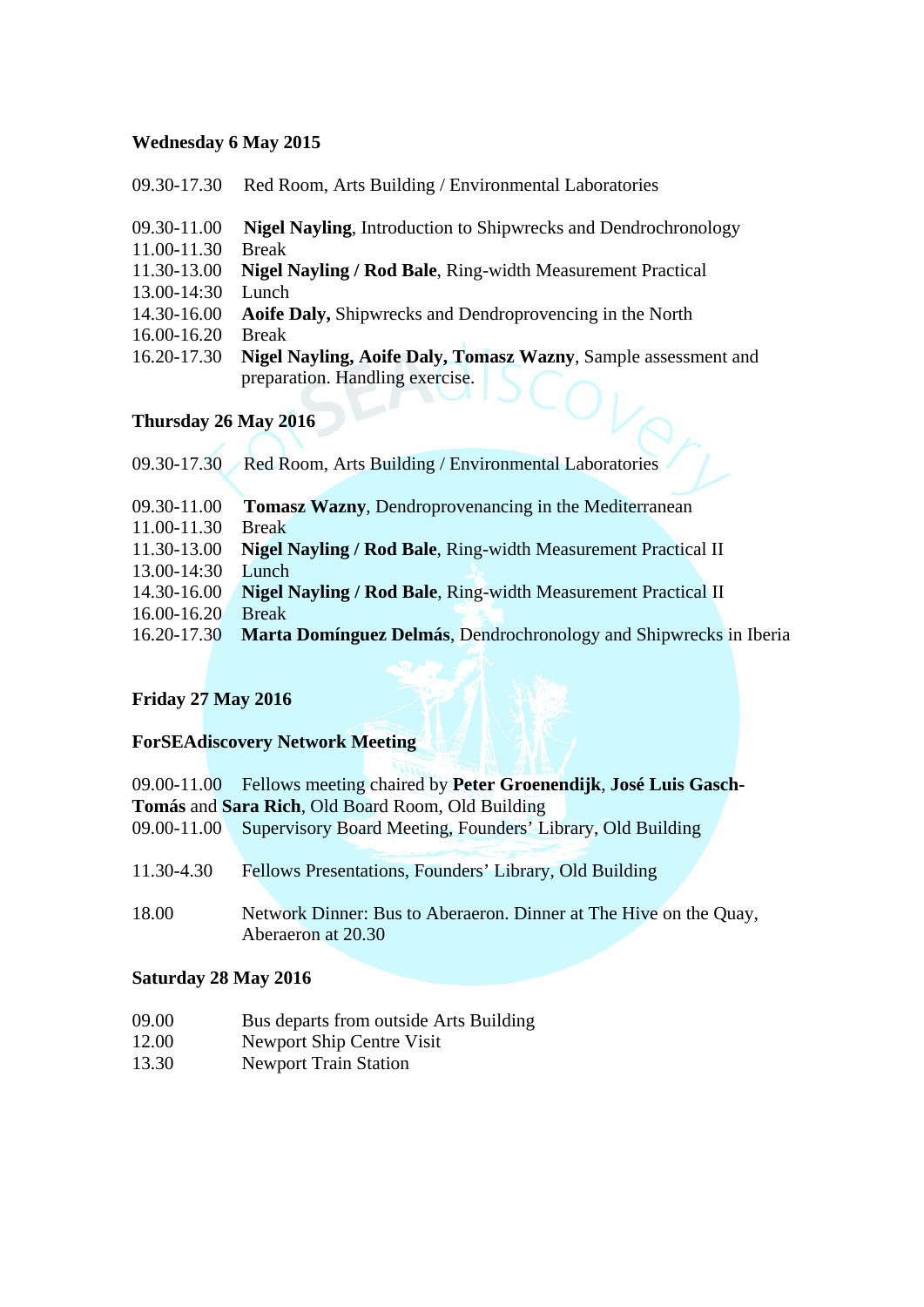# $1.1$

### *1822 Coffee Shop*

The 1822 is located in the heart of the Lampeter campus - a good meeting place. Your first port of call for Starbucks coffee, tea, snacks, and lunches. Opening times can be a little unpredictable but normally 8.30 am – 4.30 pm.

For a quick internet roundup of a range of food options see [https://www.tripadvisor.co.uk/Restaurants-g552046-Lampeter\\_Ceredigion\\_Wales.html](https://www.tripadvisor.co.uk/Restaurants-g552046-Lampeter_Ceredigion_Wales.html)

<http://www.lampeter-tc.gov.uk/shopping/places-to-eat-and-drink>

%ß"C-1#

If you are staying in University accommodation, then breakfast will not be included. If you have the energy to go further than the *1822*, then there are a number of options in town:

*Briwsion Bakery*  Just outside campus on College Street. Opens early for fresh baked items to take away

*Town Hall Café-Deli*  See below. Opens at 9.00am

*Conti's Café*  See below. Opens at 9.00am

 $/°1$  "a #

*Mustard Seed*  Homely and highly rated café just across the road from the campus. Can get quite busy. Monday - Saturday 10.00am -4.00pm, Closed Wednesdays <http://www.mustardseedcafe.org.uk/> [Tripadvisor reviews](https://www.tripadvisor.co.uk/Restaurant_Review-g552046-d785411-Reviews-Mustard_Seed-Lampeter_Ceredigion_Wales.html)

# *Town Hall Café-Deli*

Highly rated café located in the restored historic town hall on the High Street. Excellent food and coffee. Next door is the famous Welsh Quilt Centre which this year is holding the Unforgettable exhibition of Welsh quilts. Wonderful textiles to purchase (at a price!). Monday - Saturday 9.00am - 4.00pm

<http://www.welshquilts.com/about/cafe-deli> [Tripadvisor reviews](https://www.tripadvisor.co.uk/Restaurant_Review-g552046-d3392805-Reviews-Town_Hall_Cafe_Deli-Lampeter_Ceredigion_Wales.html)

# *Mulberry Bush Wholefoods*

Home cooked vegetarian food with vegan and gluten free choices daily. Organic and local produce used whenever possible. Sit down or take away.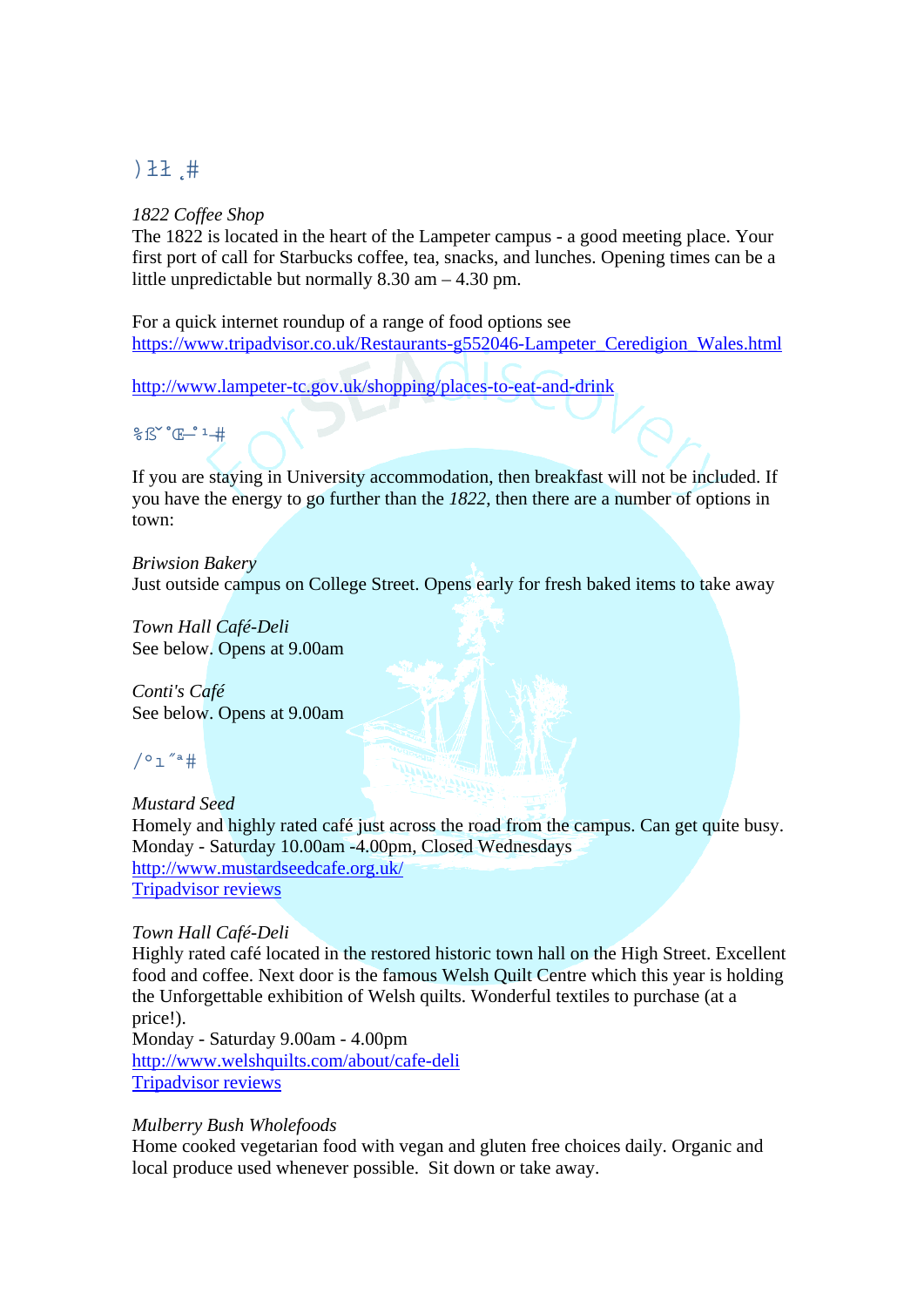### Monday - Saturday 9.00am - 4.30pm

*Conti's Café*  A café in the best tradition of Italian/Welsh cafes. Famous for its ice cream and luxurious hot chocolate. Ideal place for coffee and a snack. Monday - Saturday 9.00am - 5.00pm <http://www.contisicecream.com/> [Tripadvisor reviews](https://www.tripadvisor.co.uk/Restaurant_Review-g552046-d783887-Reviews-Conti_s_Cafe-Lampeter_Ceredigion_Wales.html)

 $'$  F1  $\gamma$ <sup> $\gamma$ </sup> $\beta$ #

### *The Castle Green*

The Castle Green is a Public House and Restaurant with an excellent reputation for food especially Sunday roast. A few minutes' walk down Bryn Road from the campus. The owner is the Chef. Please note they do not take credit cards, and reservations for evening restaurant meals must be made no later than 4.30pm daily. Bar and Lounge meals are available without reservations.

Phone Number: 01570 422348 [Tripadvisor reviews](https://www.tripadvisor.co.uk/Restaurant_Review-g552046-d3347177-Reviews-Castle_Green-Lampeter_Ceredigion_Wales.html)

### *Shapla Tandoori*

Indian restaurant and takeaway located just outside the main entrance to the campus. A Lampeter institution where you can experience the British notion of curry from mild to ferocious. Sit down and take away.

Monday – Sunday, 12 noon - 2.30pm 5.30pm - 11.00pm <http://shaplatandoori.com/> [https://www.tripadvisor.co.uk/Restaurant\\_Review-g552046-d783906-Reviews-](https://www.tripadvisor.co.uk/Restaurant_Review-g552046-d783906-Reviews-Shapla_Tandoori-Lampeter_Ceredigion_Wales.html)[Shapla\\_Tandoori-Lampeter\\_Ceredigion\\_Wales.html](https://www.tripadvisor.co.uk/Restaurant_Review-g552046-d783906-Reviews-Shapla_Tandoori-Lampeter_Ceredigion_Wales.html)

### *Lloyds Fish and Chip Shop*

The fish and chip shop of choice in Lampeter? Join the never-ending debate on which is best. Needs to be compared with the Celtic in Aberaeron! Sit down and takeaway. Monday 11:30 – 19:00, Tuesday– Saturday 11:30 - 21:00, Sunday 16:30 - 20:00 <http://lloydsfishandchips.co.uk/> [https://www.tripadvisor.co.uk/Restaurant\\_Review-g552046-d899482-Reviews-](https://www.tripadvisor.co.uk/Restaurant_Review-g552046-d899482-Reviews-Lloyds_Fish_and_Chip_Shop-Lampeter_Ceredigion_Wales.html)

[Lloyds\\_Fish\\_and\\_Chip\\_Shop-Lampeter\\_Ceredigion\\_Wales.html](https://www.tripadvisor.co.uk/Restaurant_Review-g552046-d899482-Reviews-Lloyds_Fish_and_Chip_Shop-Lampeter_Ceredigion_Wales.html)

### *Ling Di Long*

Chinese restaurant started by Chinese students reflecting the University's longstanding and growing interest in Chinese studies. Sit down and takeaway. Phone Number: 01570 422009

[https://www.tripadvisor.co.uk/Restaurant\\_Review-g552046-d783902-Reviews-](https://www.tripadvisor.co.uk/Restaurant_Review-g552046-d783902-Reviews-Ling_Di_Long-Lampeter_Ceredigion_Wales.html)[Ling\\_Di\\_Long-Lampeter\\_Ceredigion\\_Wales.html](https://www.tripadvisor.co.uk/Restaurant_Review-g552046-d783902-Reviews-Ling_Di_Long-Lampeter_Ceredigion_Wales.html)

### *The Falcondale Hotel*

Fine dining in a beautiful setting (with prices to match). Also does excellent lunches. You will probably need to drive or take a taxi as the hotel is located in its own extensive grounds some 1.5 miles outside of Lampeter, although the walk is very nice. <http://www.thefalcondale.co.uk/restaurant> [Tripadvisor reviews](https://www.tripadvisor.co.uk/Restaurant_Review-g552046-d785414-Reviews-The_Falcondale_Restaurant-Lampeter_Ceredigion_Wales.html)